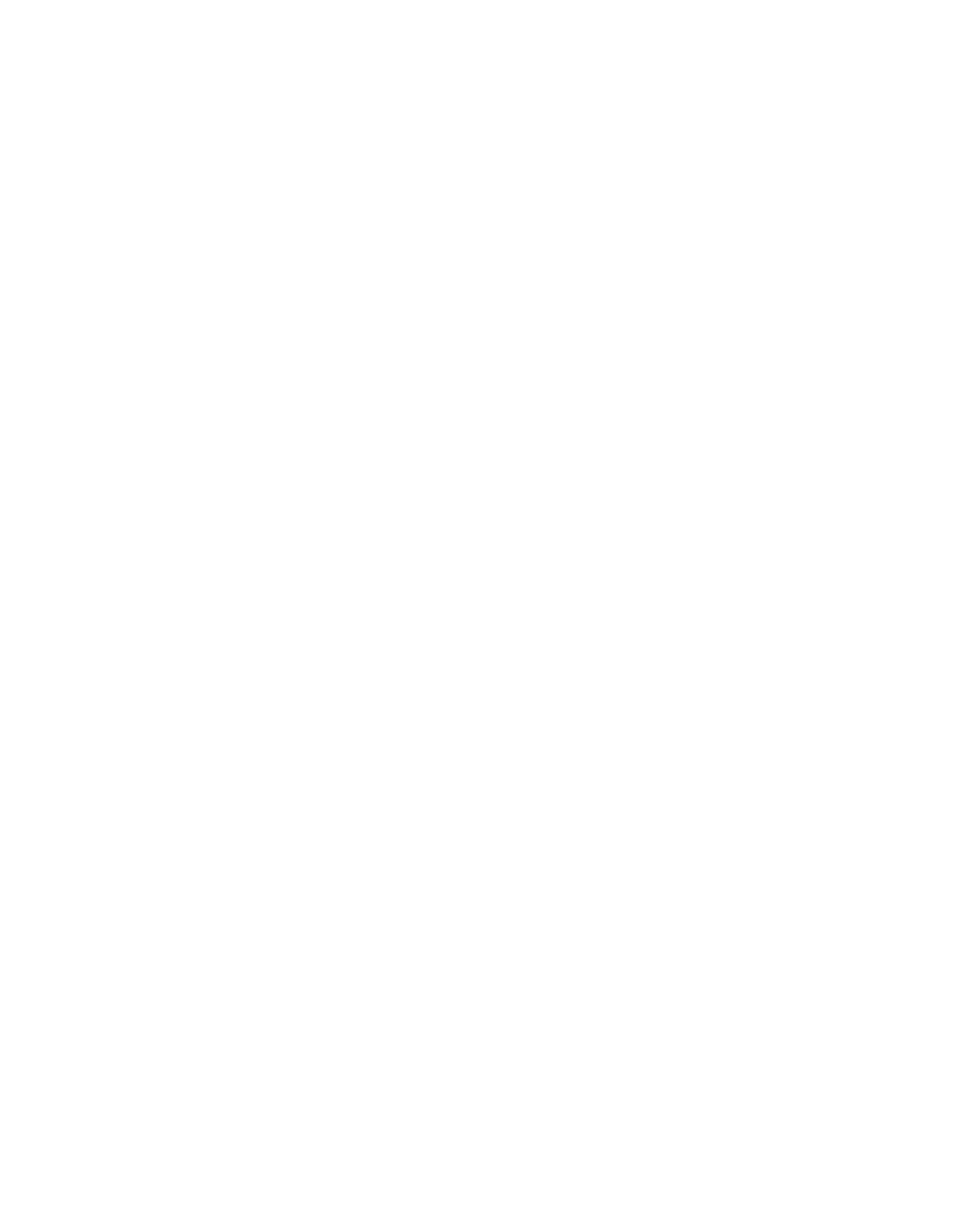





# 21. Internal Service Funds

| <b>Table of Contents</b>                                              | Page |
|-----------------------------------------------------------------------|------|
| Internal Service Funds - Expenditure Summary Fiscal Years 2020 - 2023 | 449  |
| <b>Fleet Services Fund</b>                                            | 451  |
| Fleet Services - Equipment Replacement Fund                           | 455  |
| Information Technology Fund                                           | 459  |
| <b>Risk Management Fund</b>                                           | 463  |

This section includes the departments that are in the Internal Service Funds. These departments provide services to other City departments and assess user fees to cover the cost of their operations.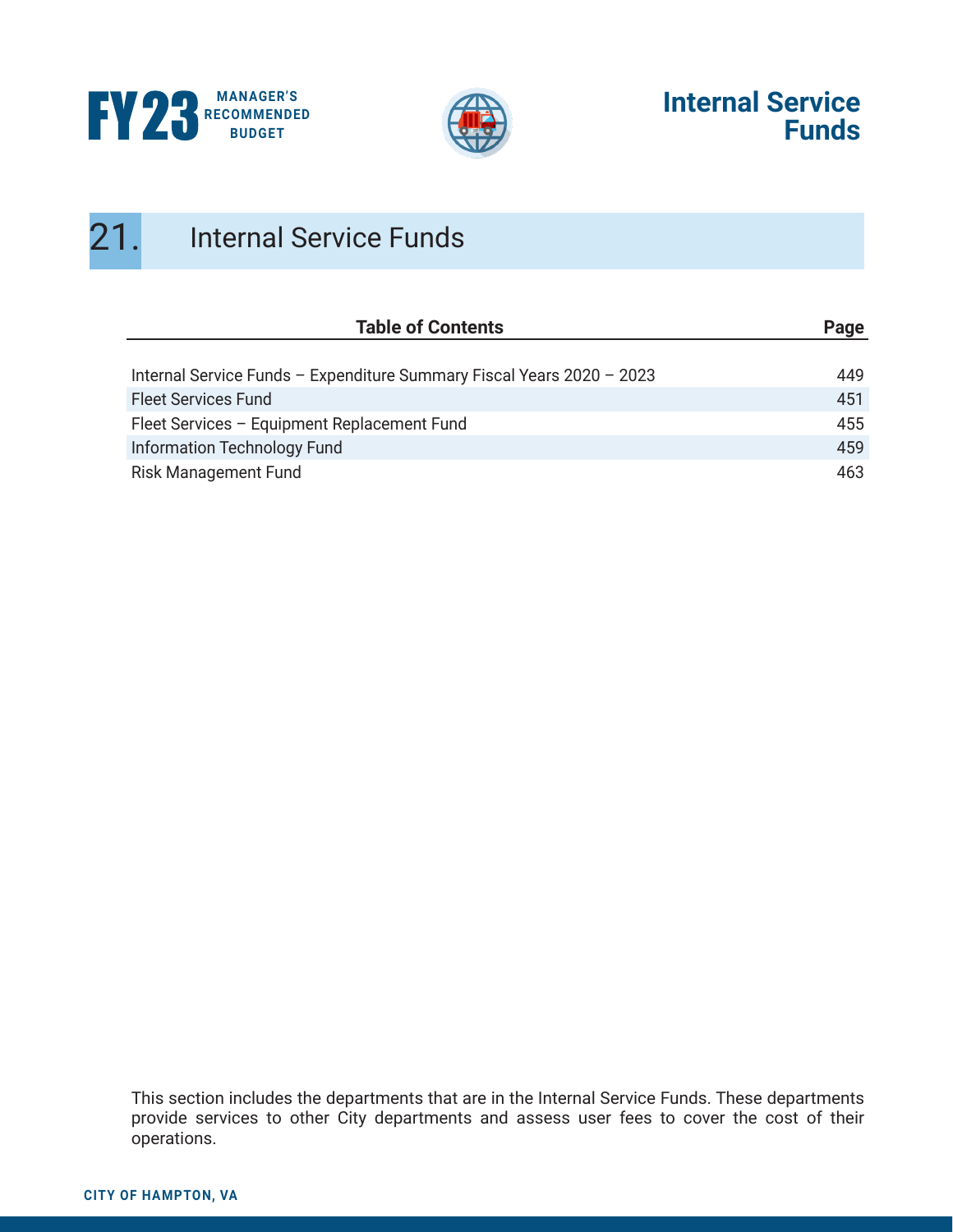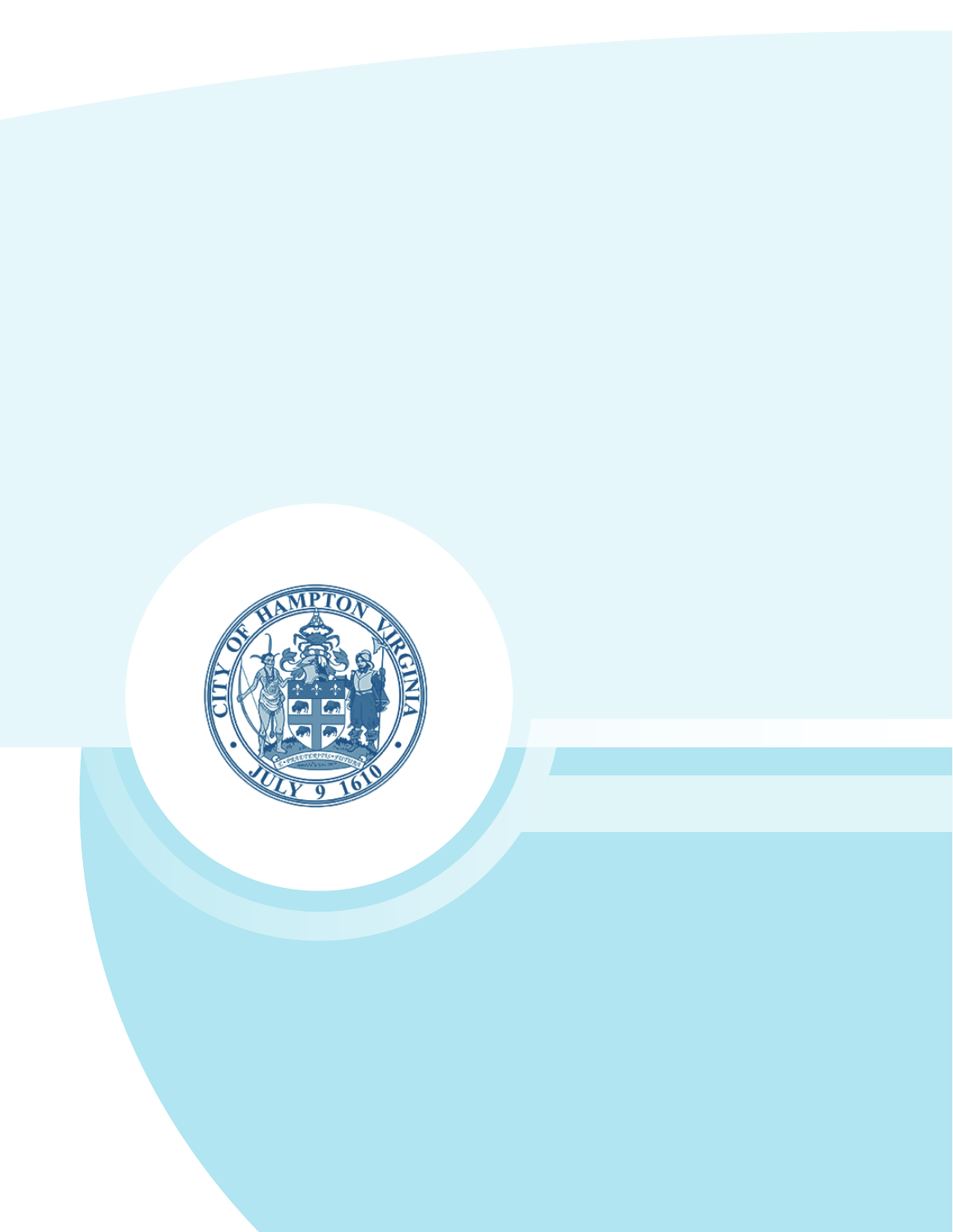



## **Internal Service Funds – Expenditure Summary**

## Mission

The Internal Service Funds business team goal is to provide centralized and cost-effective services to other departments within the City.

| <b>Departmental Breakdown</b>             |                       |                       |                       |                         |                       |                          |  |  |
|-------------------------------------------|-----------------------|-----------------------|-----------------------|-------------------------|-----------------------|--------------------------|--|--|
| <b>Departments</b>                        | 2020<br><b>Actual</b> | 2021<br><b>Actual</b> | 2022<br><b>Budget</b> | 2022<br><b>Adjusted</b> | 2023<br><b>Budget</b> | Increase /<br>(Decrease) |  |  |
| <b>Fleet Services</b>                     | 6,084,146             | 6,181,512             | 7,153,369             | 7,153,369               | 7,863,382             | 710,013                  |  |  |
| Fleet Services - Equipment<br>Replacement | 3,266,515             | 2,983,773             | 3,239,009             | 3,239,009               | 6,527,065             | 3,288,056                |  |  |
| <b>Information Technology</b>             | 2,618,361             | 2,517,530             | 3,282,967             | 3,282,967               | 3,188,836             | (94,131)                 |  |  |
| <b>Risk Management</b>                    | 6,031,431             | 9,233,179             | 8,439,755             | 8,439,755               | 8,971,303             | 531,548                  |  |  |
| <b>Grand Total</b>                        | 18,000,454            | 20,915,994            | 22,115,100            | 22,115,100              | 26.550.586            | 4,435,486                |  |  |

Percentage of Team's FY 2023 Budget

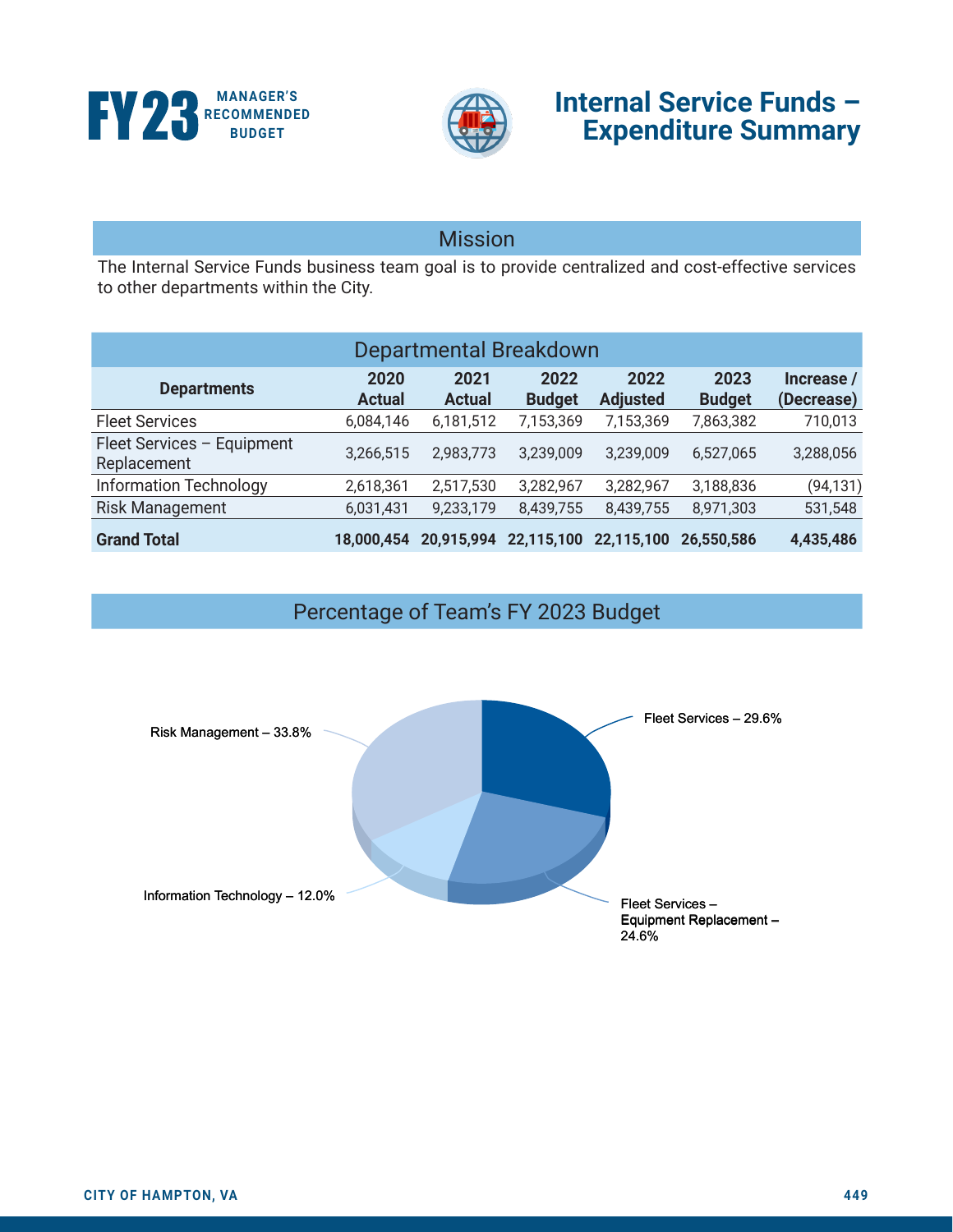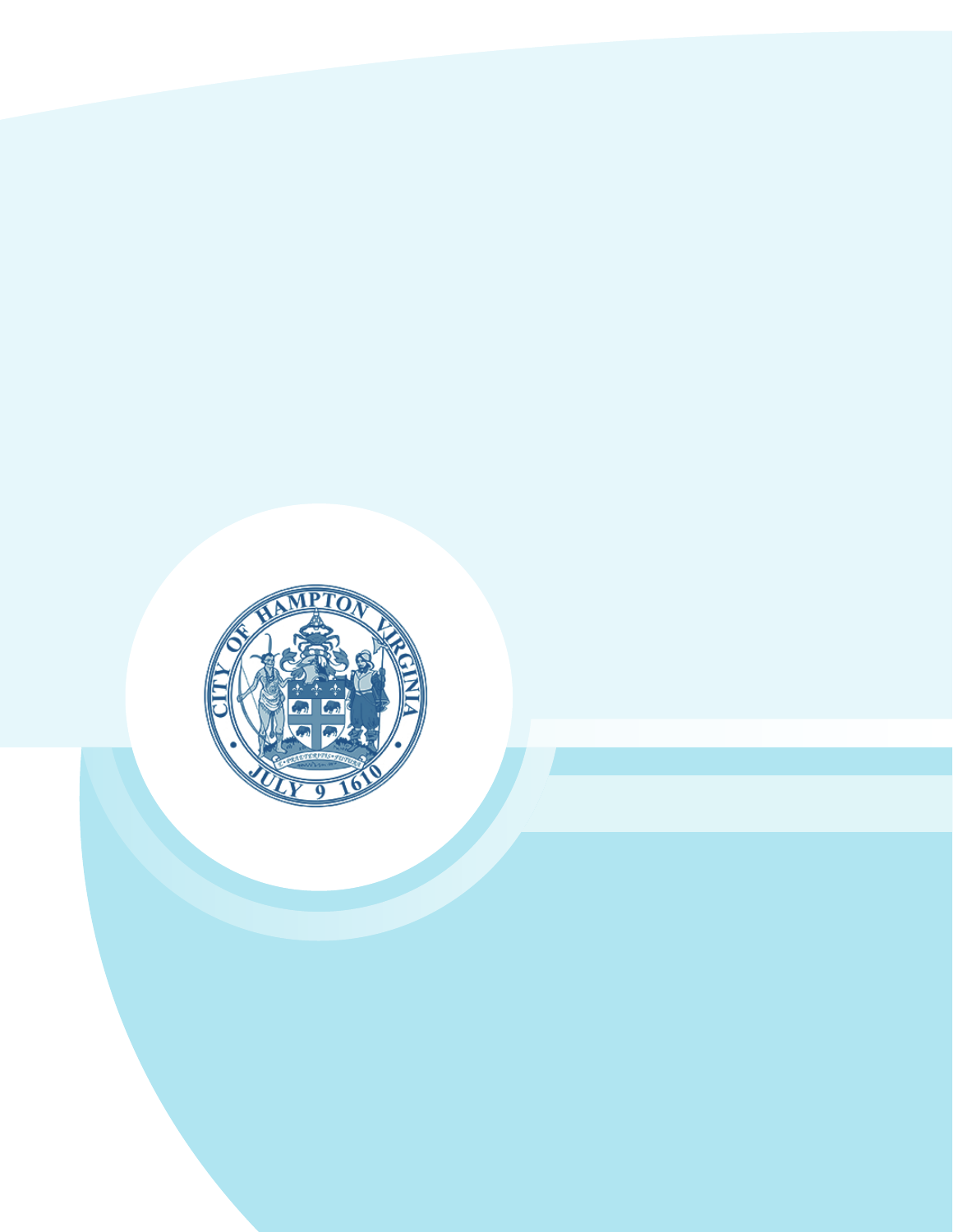



## Mission

The mission of Fleet Services, an Automotive Service Excellence (A.S.E) organization, is to offer efficient, cost-effective and high quality services. Revenues for this department are generated from maintenance services and handling fees assessed to user departments.



|                           | 2020      | 2021      | 2022          | 2022      | 2023          | Increase / |
|---------------------------|-----------|-----------|---------------|-----------|---------------|------------|
|                           | Actual    | Actual    | <b>Budget</b> | Adjusted  | <b>Budget</b> | (Decrease) |
| <b>Personnel Services</b> | 1,110,163 | 1,049,863 | 1,300,371     | 1.300.371 | 1,396,257     | 95,886     |
| <b>Operating Expenses</b> | 4,905,554 | 5,051,776 | 5,735,794     | 5.735.794 | 6,326,921     | 591,127    |
| Capital Outlay            | 68.429    | 79.872    | 117.204       | 117.204   | 140.204       | 23,000     |
| <b>Grand Total</b>        | 6,084,146 | 6,181,512 | 7,153,369     | 7,153,369 | 7,863,382     | 710,013    |

| Permanent Full-Time (PFT) Staffing History |                |                       |                  |                       |                          |
|--------------------------------------------|----------------|-----------------------|------------------|-----------------------|--------------------------|
| 2020<br>Actual                             | 2021<br>Actual | 2022<br><b>Budget</b> | 2022<br>Adjusted | 2023<br><b>Budget</b> | Increase /<br>(Decrease) |
| <b>PFT Positions</b><br>24.0               | 24.0           | 24 O                  | 24.0             | 24.0                  | 0.0                      |

## *Budget Note*

The FY23 budget number includes funding for the proposed compensation package and associated fringe benefits costs. The increase in this budget is attributed to higher cost for fuel, parts, shipping, contractual services, and necessary safety repairs to the building.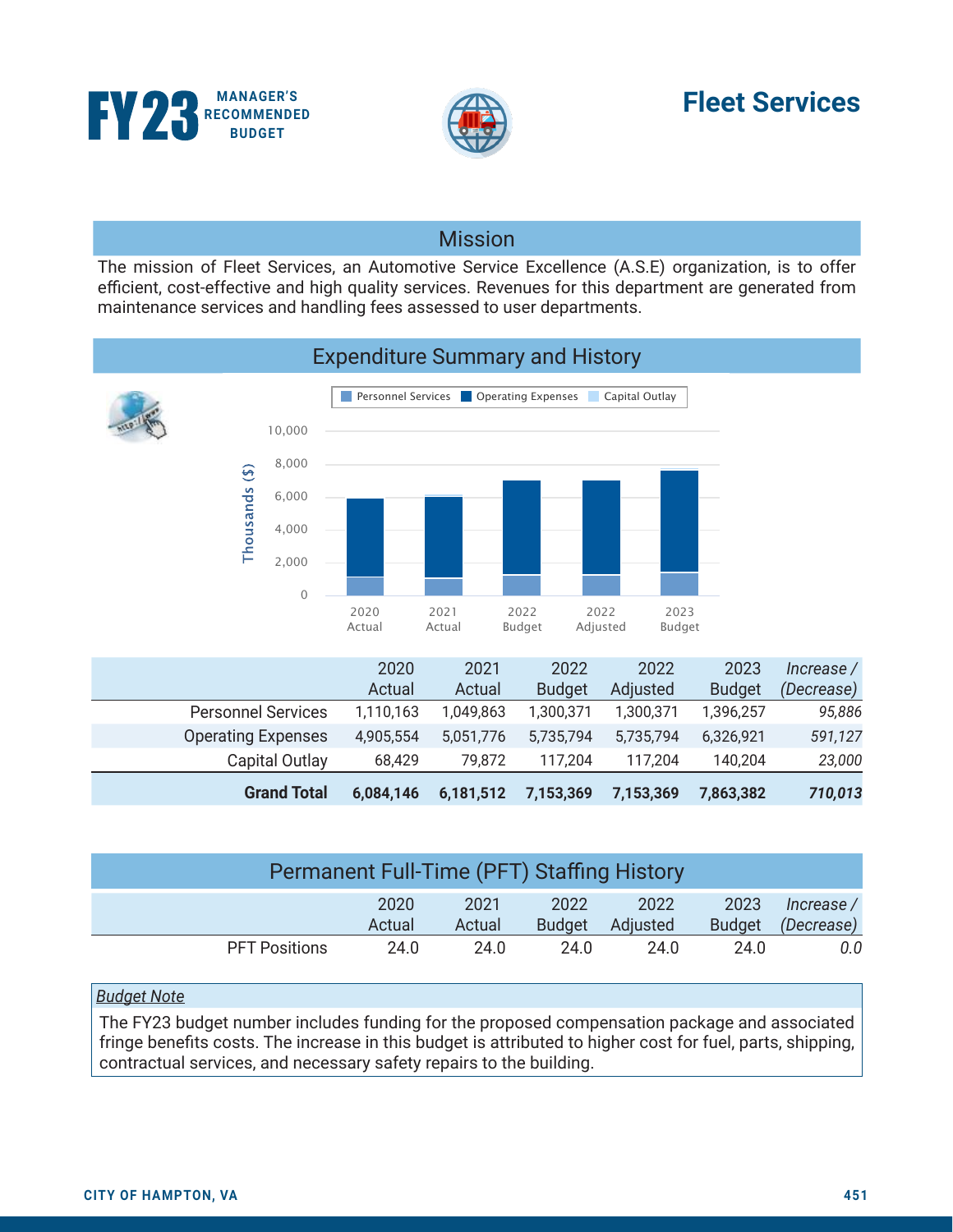



# **Fleet Services**

|                              |          | <b>2023 PFT Positions</b>     |          |
|------------------------------|----------|-------------------------------|----------|
| <b>Position</b>              | # of PFT | <b>Position</b>               | # of PFT |
| <b>Account Clerk III</b>     |          | <b>Fleet Operations Mgr</b>   |          |
| Admin Services Manager       |          | Fleet Services Support Tech   | 2        |
| Auto Equip Serv Attendant    | 3        | Fleet Systems Performance Mgr |          |
| Emergency Vehicle Technician | 2        | <b>Fleet Technician</b>       |          |
| Equip Mechanic - Fleet       |          | Master Fleet Technician       |          |
| Fleet Maint Team Leader      | 3        | Superintendent Of Fleet Svcs  |          |
| <b>Grand Total:</b>          | 24       |                               |          |

| <b>Performance Indicators</b>                        |             |                       |                       |                         |                       |  |  |  |  |
|------------------------------------------------------|-------------|-----------------------|-----------------------|-------------------------|-----------------------|--|--|--|--|
| Indicator                                            | <b>Type</b> | 2020<br><b>Actual</b> | 2021<br><b>Actual</b> | 2022<br><b>Estimate</b> | 2023<br><b>Target</b> |  |  |  |  |
| # of Vehicle Maintenance and Repair Work<br>Orders   | Output      | 6,154                 | 5.903                 | 6.323                   | 6,198                 |  |  |  |  |
| Repair Comeback Rate (Industry<br>standard=<4%)      | Outcome     | 1.20%                 | 0.70%                 | 2.0%                    | 2.0%                  |  |  |  |  |
| Vehicle/Equipment Uptime Rate                        | Outcome     | 94%                   | 96%                   | 97%                     | 97%                   |  |  |  |  |
| Preventative Maintenance Compliance<br>Rate (Depts.) | Outcome     | 96%                   | 96.00%                | 97%                     | 97%                   |  |  |  |  |
| % of Outsourced to ALL Fueling<br>Transactions       | Output      | 0.30%                 | 0.30%                 | < 0.5%                  | < 0.5%                |  |  |  |  |
| 24 Hour Fuel Availability Rate                       | Outcome     | 100%                  | 100%                  | 100%                    | 100%                  |  |  |  |  |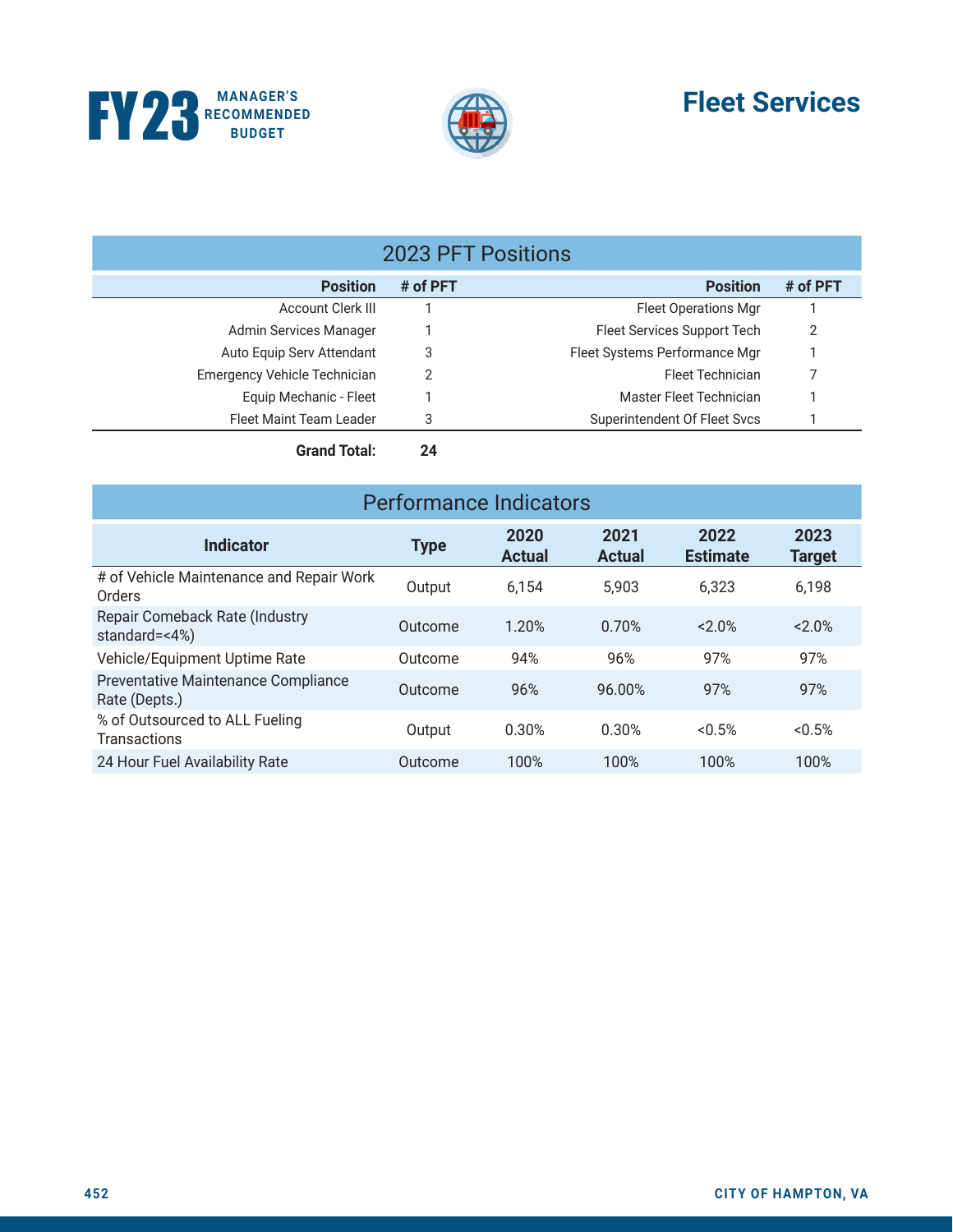



## **Fleet Services**



### **Leadership & Management \$425,603**

Provide leadership and management for the offering of maintenance, repair, fueling and vehicle acquisition/disposition services to Fleet Services' customers. Align the department's organizational strategies with the City's organizational goals and ensure continuing education for employees.

### **Auto Repairs & Maintenance \$4,921,736**

Provide maintenance and repair services that result in the operation of safe, reliable and cost-effective vehicles/equipment for user departments. Conduct an effective and scheduled preventative maintenance program which results in improved vehicle availability and reduced downtime/inconvenience to customers. Accomplish timely, responsive and efficient vehicle/equipment repairs.

### **Fuel Services \$2,363,938**

Provide clean, safe and reliable fueling facilities which are available to Fleet Services' customers 24 hours/day, 7 days/week. Identify appropriate locations for in-house fueling sites and commercial alternatives that are geographically convenient to customers. Maintain fuel contingency plans in the event of shortage due to supply disruptions or emergency situations. Conduct effective preventative maintenance on fuel dispensing equipment.

## **Motor Pool \$5,000**

Provide daily motor pool services to City departments which is a cost-effective alternative to department-owned vehicles. Identify pick-up and drop-off locations that are geographically convenient.

### **Fixed Cost \$147,105**

This service accounts for various fixed costs for the department, including auto/fleet, IT, and risk management costs.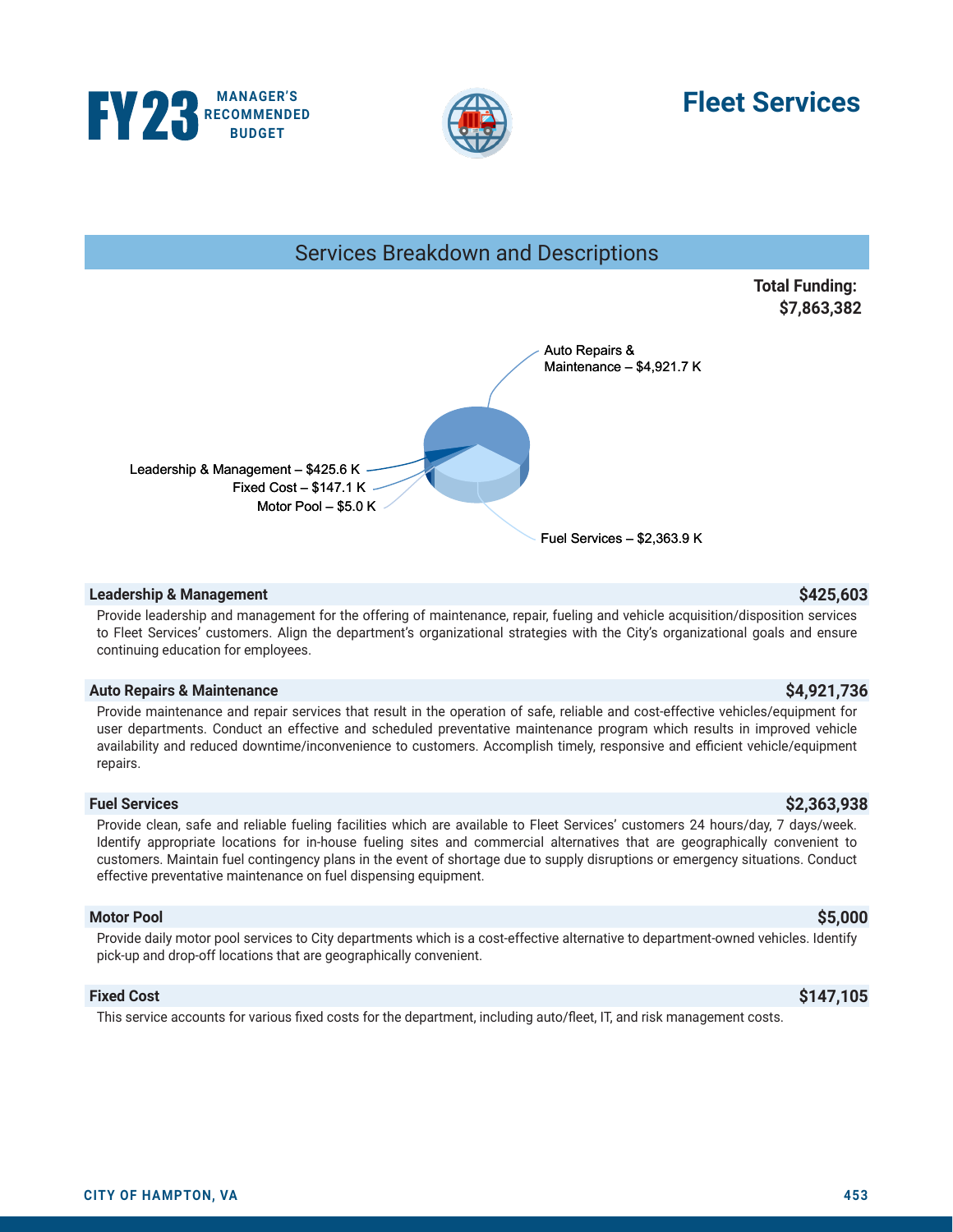



# **Fleet Services**

| <b>Revenues Summary</b>                              |                |                |                       |                  |                       |                         |  |  |  |  |  |
|------------------------------------------------------|----------------|----------------|-----------------------|------------------|-----------------------|-------------------------|--|--|--|--|--|
|                                                      | 2020<br>Actual | 2021<br>Actual | 2022<br><b>Budget</b> | 2022<br>Adjusted | 2023<br><b>Budget</b> | Increase/<br>(Decrease) |  |  |  |  |  |
| Miscellaneous Revenue                                | 1,838          | 3,965          | 0                     | 0                | 0                     | 0                       |  |  |  |  |  |
| Motor Pool                                           | 14,661         | 4,052          | 4,109                 | 4,109            | 4,108                 | (1)                     |  |  |  |  |  |
| Sale of Property                                     | (3,699)        | 0              | 0                     | 0                | 0                     | 0                       |  |  |  |  |  |
| <b>Transfer from General Fund</b>                    | 20,000         | $\mathbf 0$    | $\mathbf{0}$          | $\Omega$         | $\Omega$              | $\Omega$                |  |  |  |  |  |
| <b>Transfer from Retained</b><br>Earnings            | 0              | 0              | 35,000                | 35,000           | 92,384                | 57,384                  |  |  |  |  |  |
| <b>Maintenance Services</b>                          | 2,423,840      | 2,434,258      | 2,561,805             | 2,561,805        | 2,367,003             | (194, 802)              |  |  |  |  |  |
| Handling Fees (Fuel, Oil)                            | 107,579        | 93,712         | 123,375               | 123,375          | 118,479               | (4,896)                 |  |  |  |  |  |
| Miscellaneous Revenue -<br><b>Insurance Recovery</b> | $\pmb{0}$      | 0              | 0                     | $\Omega$         | 0                     | $\theta$                |  |  |  |  |  |
| Sales - Fuel                                         | 2,097,316      | 1,645,791      | 2,095,894             | 2,095,894        | 2,336,609             | 240,715                 |  |  |  |  |  |
| $Sales - Oil$                                        | 19,506         | 18,852         | 43,823                | 43,823           | 19,829                | (23, 994)               |  |  |  |  |  |
| Sales - Parts                                        | 1,377,651      | 1,236,460      | 1,326,819             | 1,326,819        | 1,589,116             | 262,297                 |  |  |  |  |  |
| Sales - Sublet                                       | 751,660        | 1,103,230      | 962,544               | 962,544          | 1,335,854             | 373,310                 |  |  |  |  |  |
| <b>Grand Total</b>                                   | 6,810,351      | 6,540,320      | 7,153,369             | 7,153,369        | 7,863,382             | 710,013                 |  |  |  |  |  |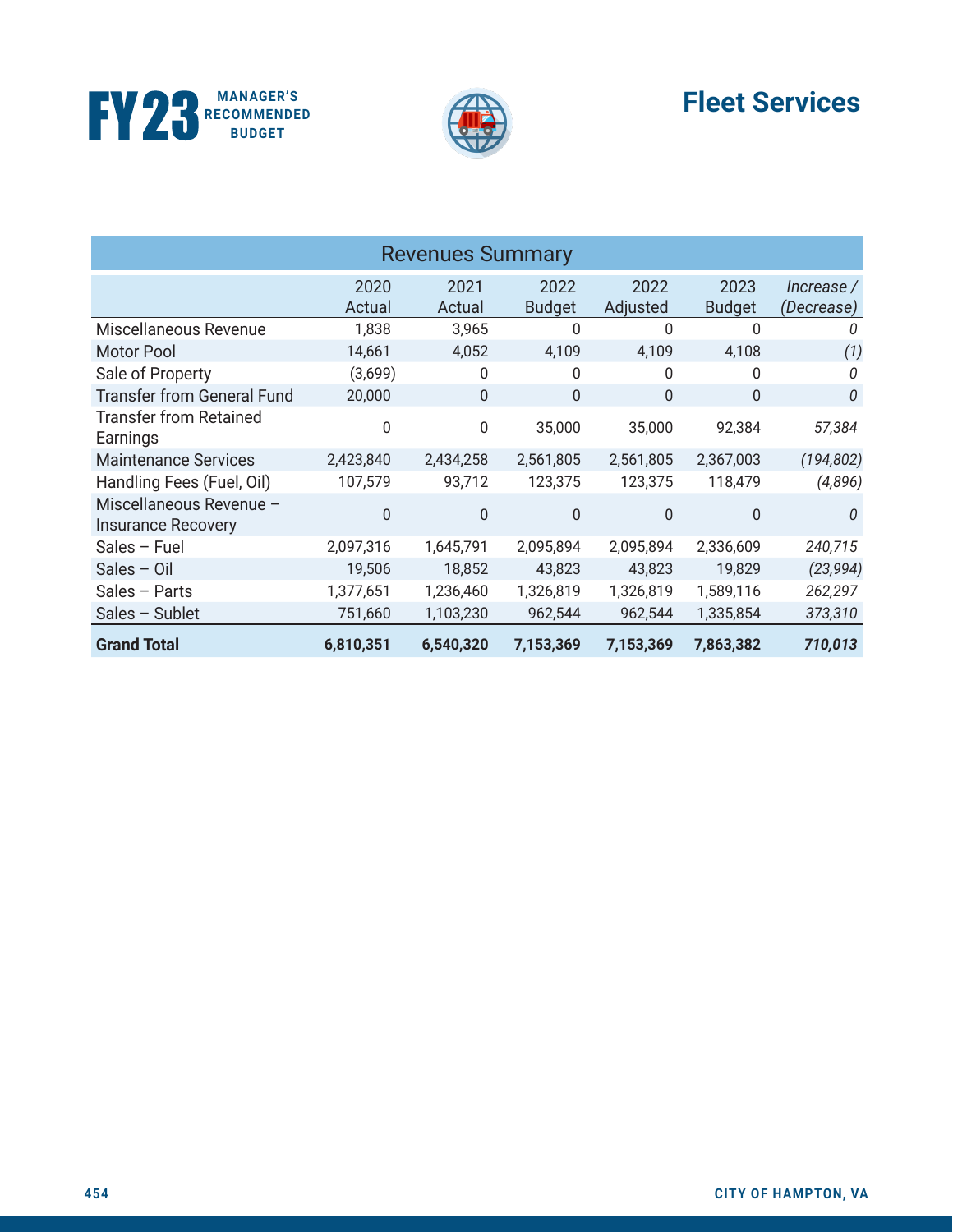



## **Fleet Services – Equipment Replacement**

## Mission

The mission of Fleet Services – Equipment Replacement is to manage the orderly and consistent method of replacing vehicles and equipment in the City's Fleet in an efficient and cost effective manner.



## *Budget Note*

The change in this budget is attributed to the purchase and replacement of vehicles and equipment for customer departments.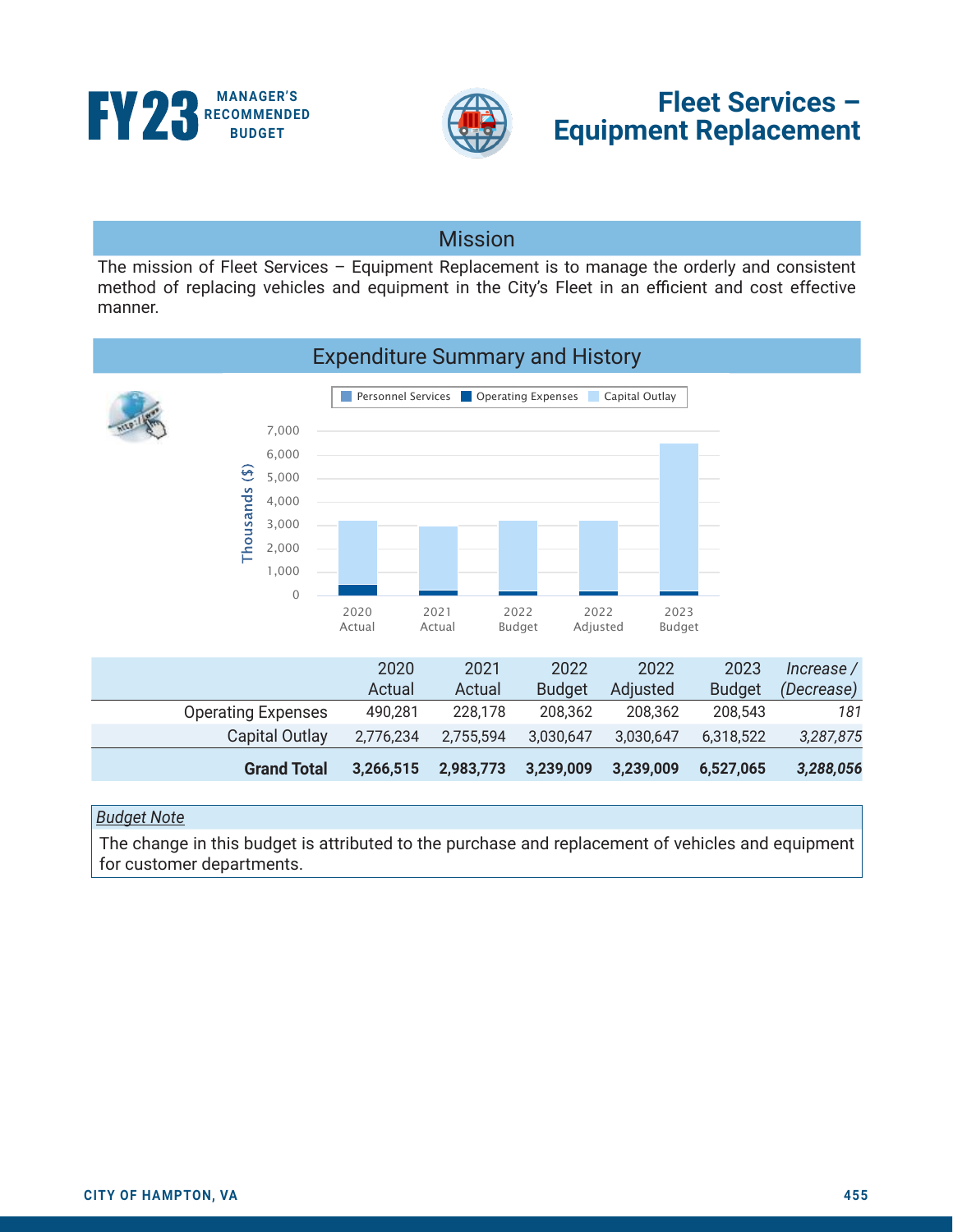



# **Fleet Services – Equipment Replacement**

## Services Breakdown and Descriptions

**Total Funding: \$6,527,065**



## **Equipment Replacement \$6,318,522**

Purchase and replace vehicles and equipment for customer departments.

## **Lease Payments \$208,543**

Payments for lease purchases, (a contractual agreement) in which the city acquires vehicles or equipment through a lease from a vendor or leasing company.

### **456 CITY OF HAMPTON, VA**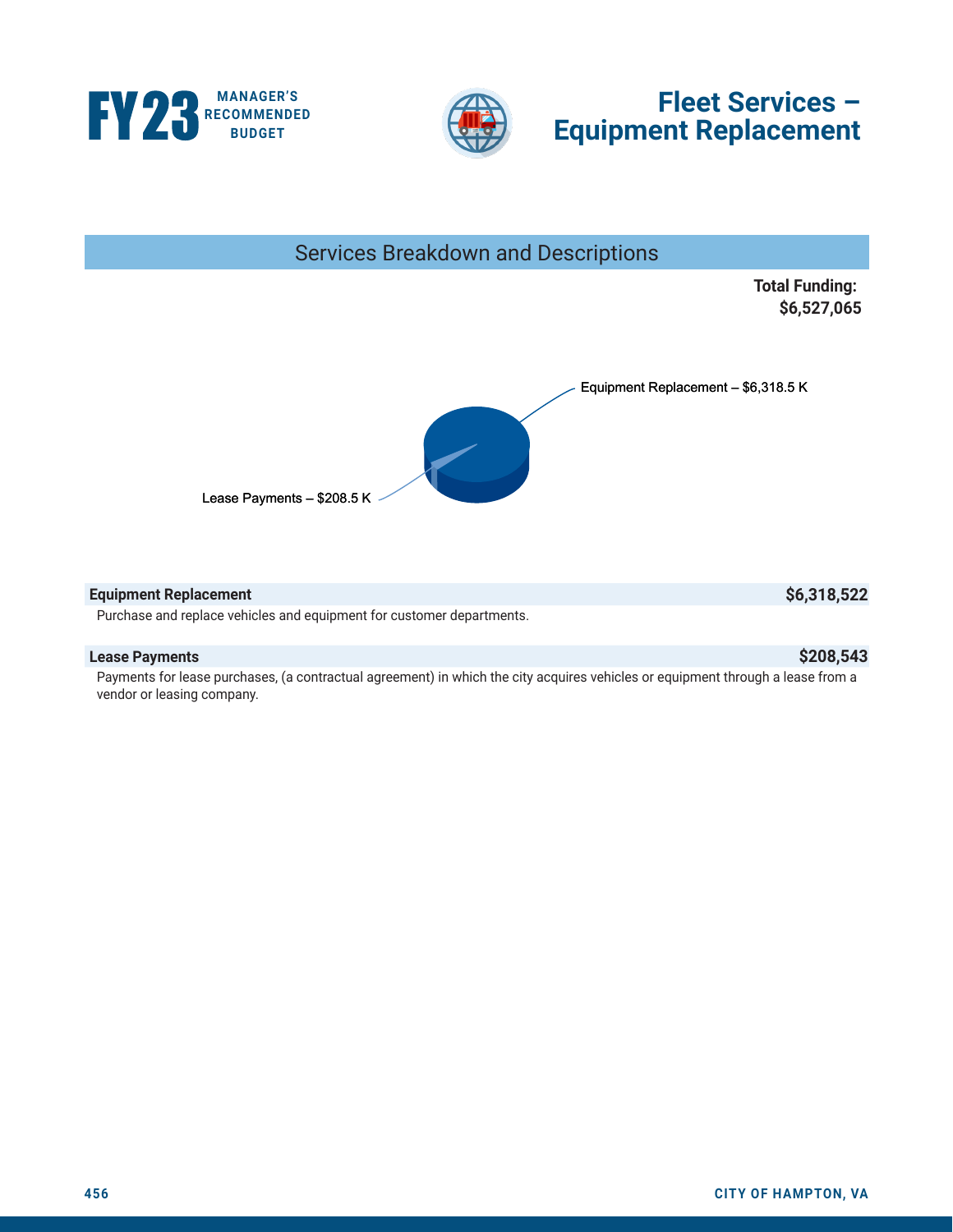



# **Fleet Services – Equipment Replacement**

| <b>Revenues Summary</b>                 |                |                |                       |                  |                       |                          |  |  |  |
|-----------------------------------------|----------------|----------------|-----------------------|------------------|-----------------------|--------------------------|--|--|--|
|                                         | 2020<br>Actual | 2021<br>Actual | 2022<br><b>Budget</b> | 2022<br>Adjusted | 2023<br><b>Budget</b> | Increase /<br>(Decrease) |  |  |  |
| <b>Administrative Fee</b>               | 375            | 1,070          | 0                     | 0                |                       | 0                        |  |  |  |
| Approp From Fund<br><b>Balance</b>      | $\mathbf 0$    | $\mathbf 0$    | $\mathbf 0$           | 0                | 3,000,000             | 3,000,000                |  |  |  |
| Gain on Sale of P,P&E                   | (9,910)        | (141, 424)     | 0                     | 0                | $\mathbf{0}$          | 0                        |  |  |  |
| Interest - Daily                        | 33,325         | 6,009          | $\mathbf{0}$          | $\mathbf{0}$     | $\Omega$              | $\theta$                 |  |  |  |
| Miscellaneous Revenue                   | 15,238         | 16,173         | 0                     | 0                | $\mathbf{0}$          | 0                        |  |  |  |
| Rental/Replacement -<br><b>Vehicles</b> | 3,217,435      | 3,143,884      | 3,239,009             | 3,239,009        | 3,527,065             | 288,056                  |  |  |  |
| Sale of Property                        | 58,883         | 172,425        | 0                     | 0                | $\mathbf{0}$          | 0                        |  |  |  |
| <b>Transfer from General</b><br>Fund    | 1,455,000      | 3,000,000      | $\boldsymbol{0}$      | 0                | $\Omega$              | 0                        |  |  |  |
| <b>Grand Total</b>                      | 4,770,346      | 6,198,137      | 3,239,009             | 3,239,009        | 6,527,065             | 3,288,056                |  |  |  |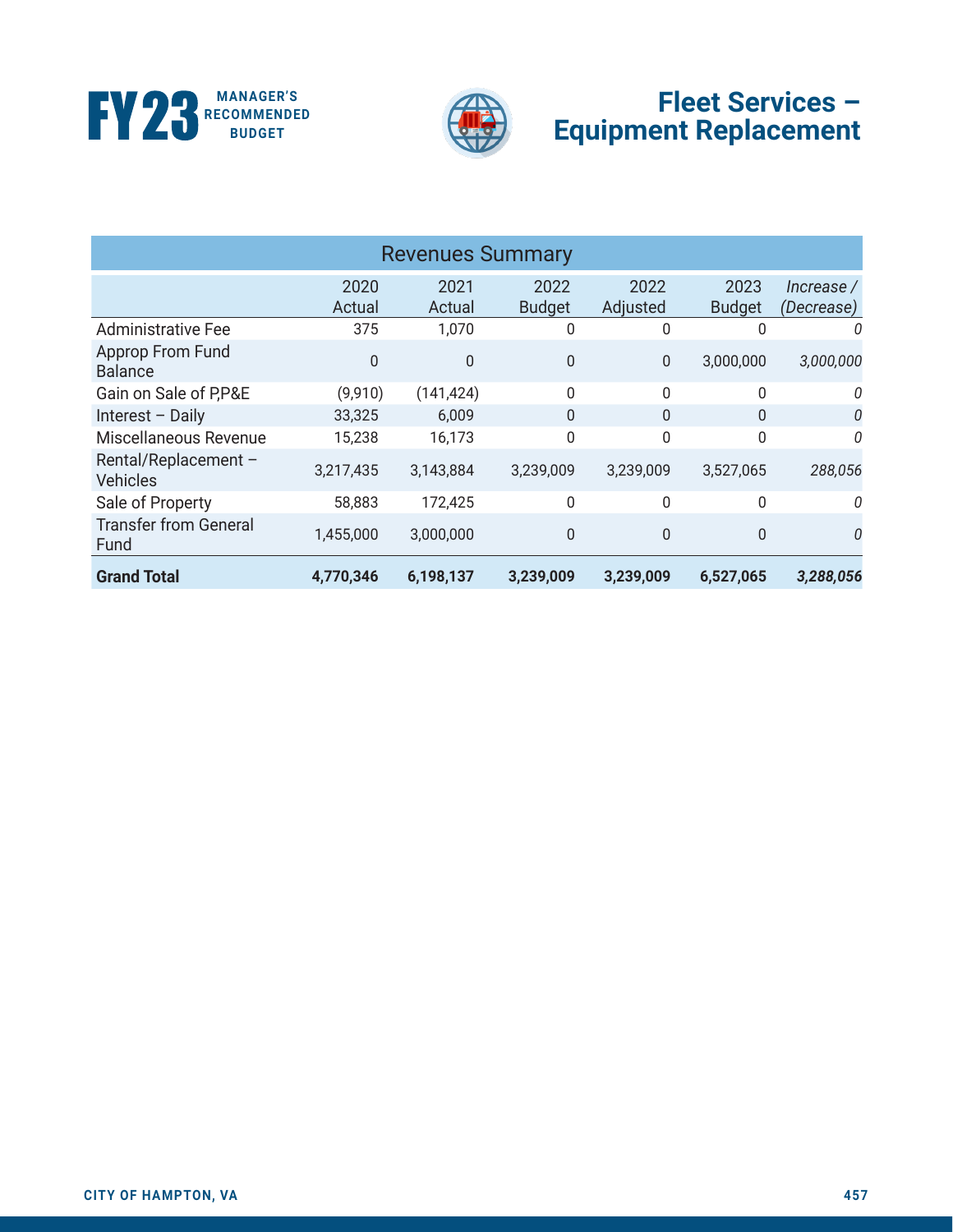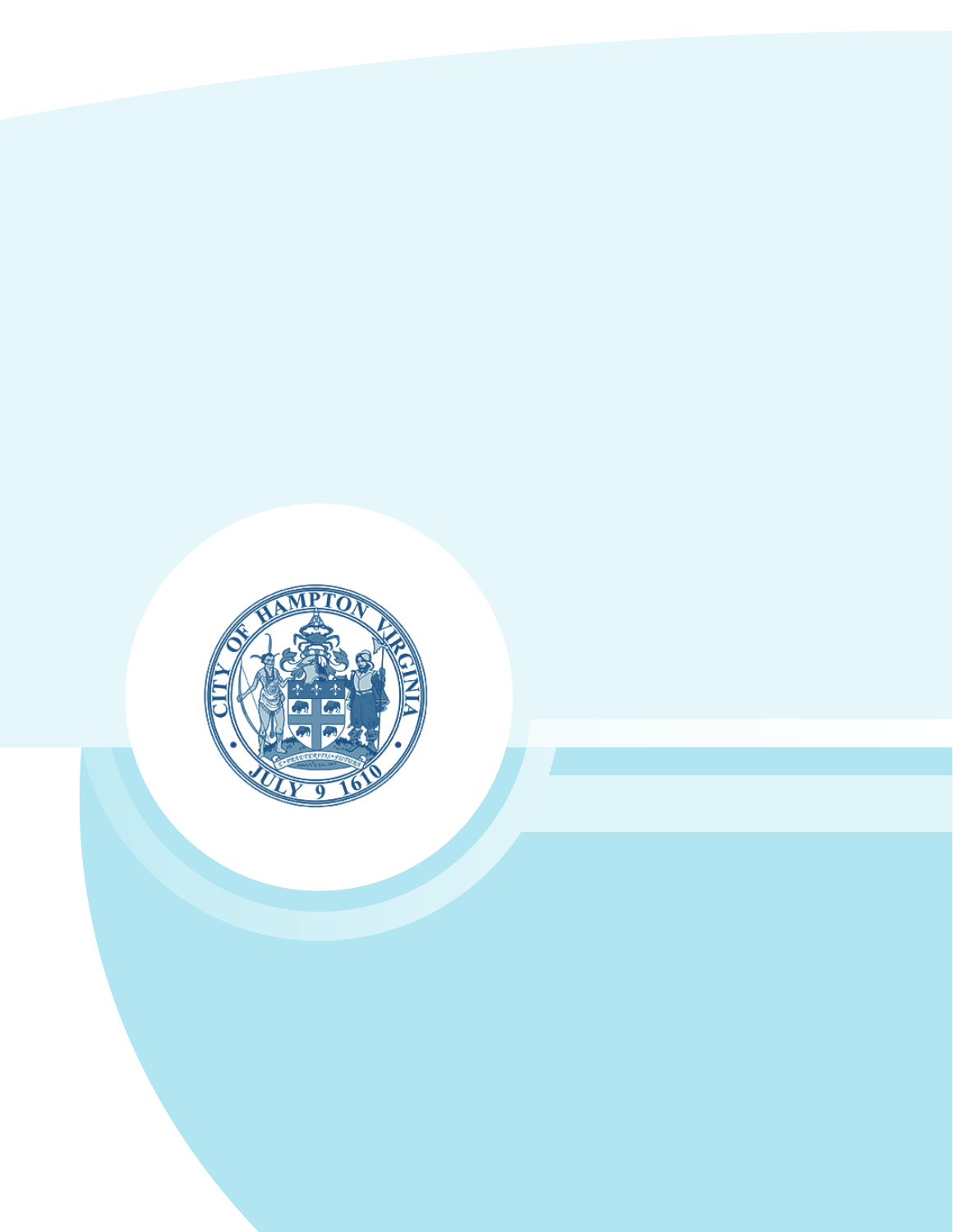



## Mission

The mission of Information Technology is to implement and sustain information technology services which support the quality of life for Hampton citizens and maximize the effectiveness of city government.



|                           | 2020      | 2021      | 2022          | 2022      | 2023          | Increase/  |
|---------------------------|-----------|-----------|---------------|-----------|---------------|------------|
|                           | Actual    | Actual    | <b>Budget</b> | Adjusted  | <b>Budget</b> | (Decrease) |
| <b>Personnel Services</b> | 245,258   | 202,990   | 247.457       | 247.457   | 254,880       | 7,423      |
| <b>Operating Expenses</b> | 2,195,762 | 2,102,599 | 2,731,510     | 2,731,510 | 2,625,956     | (105, 554) |
| Capital Outlay            | 177,340   | 211,942   | 304,000       | 304,000   | 308,000       | 4,000      |
| <b>Grand Total</b>        | 2,618,361 | 2,517,530 | 3,282,967     | 3,282,967 | 3,188,836     | (94, 131)  |

| Permanent Full-Time (PFT) Staffing History |                                                   |                |                |                       |                  |                       |                          |  |  |
|--------------------------------------------|---------------------------------------------------|----------------|----------------|-----------------------|------------------|-----------------------|--------------------------|--|--|
|                                            |                                                   | 2020<br>Actual | 2021<br>Actual | 2022<br><b>Budget</b> | 2022<br>Adjusted | 2023<br><b>Budget</b> | Increase /<br>(Decrease) |  |  |
|                                            | <b>PFT Positions</b>                              | 4.0            | 4.0            | 4.0                   | 4.0              | 4.0                   | 0.0                      |  |  |
| <b>Budget Note</b>                         |                                                   |                |                |                       |                  |                       |                          |  |  |
|                                            | Declinated burdent to reflect expenditure covings |                |                |                       |                  |                       |                          |  |  |

Realigned budget to reflect expenditure savings.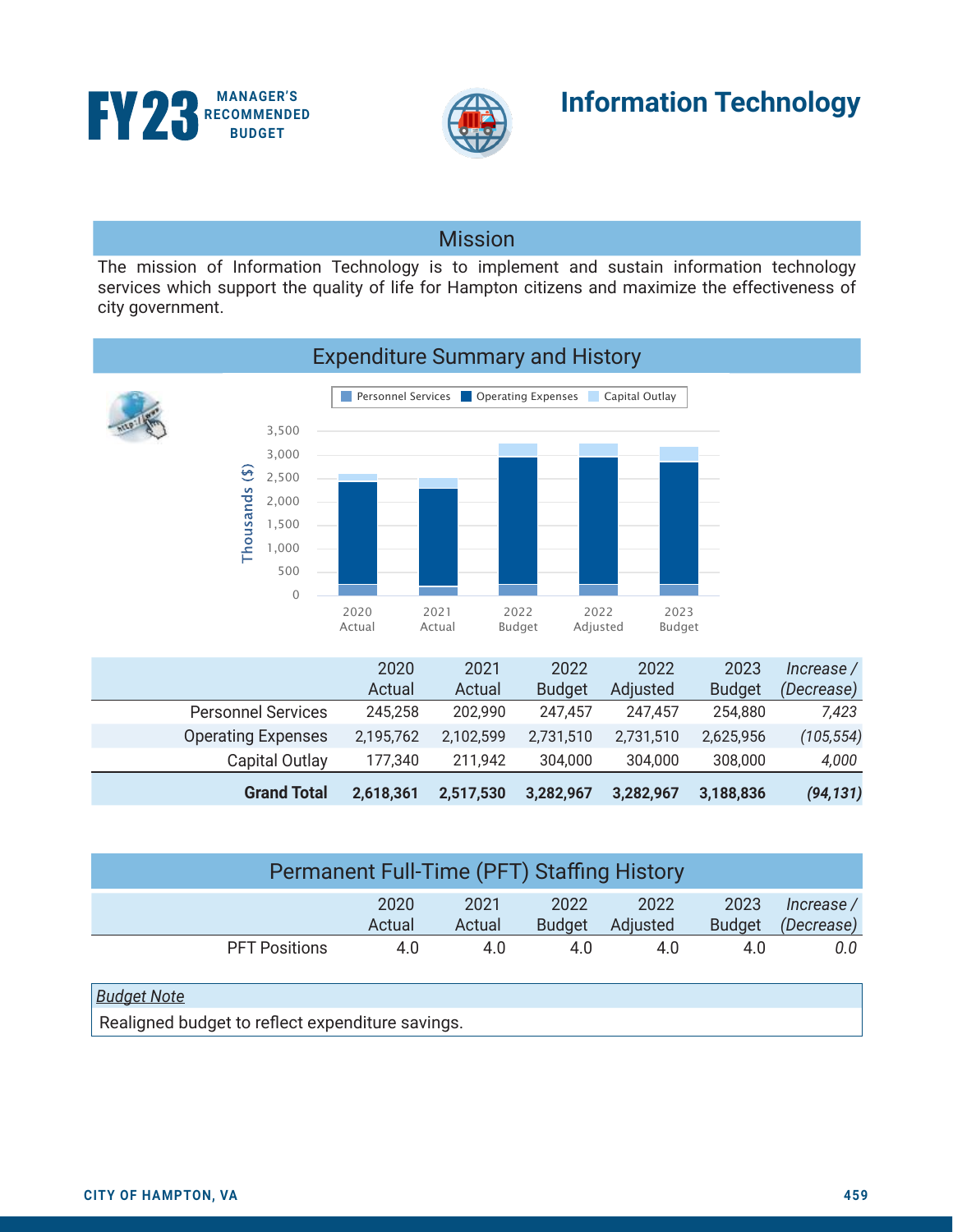



# **Information Technology**

|                           |          | <b>2023 PFT Positions</b>            |          |
|---------------------------|----------|--------------------------------------|----------|
| <b>Position</b>           | # of PFT | <b>Position</b>                      | # of PFT |
| Network & Telcomm Manager |          | <b>Technology Support Specialist</b> |          |
| Network Engineer          |          | <b>Telecomm Support Specialist</b>   |          |
| <b>Grand Total:</b>       |          |                                      |          |

### Performance Indicators **Indicator Type <sup>2020</sup> Actual 2021 Actual 2022 Estimate 2023 Target** # of High Severity Cyber Security Incidents Explanatory 8 6 10 12 # of radios utilizing the City's public safety radio system and the only b passic sarcty Explanatory 2,136 2,136 2,158 2,175 Total volume in cubic feet of physical rotal volume in cubic leet of physical explanatory 9,791 9,791 6,585 6,585 6,585 # of GIS layers available to the public and Dutput 80 95 115 130 # of public Wi-Fi access points in City morphisms of points in only the output that the discrete that the 40 and 45 50 65 65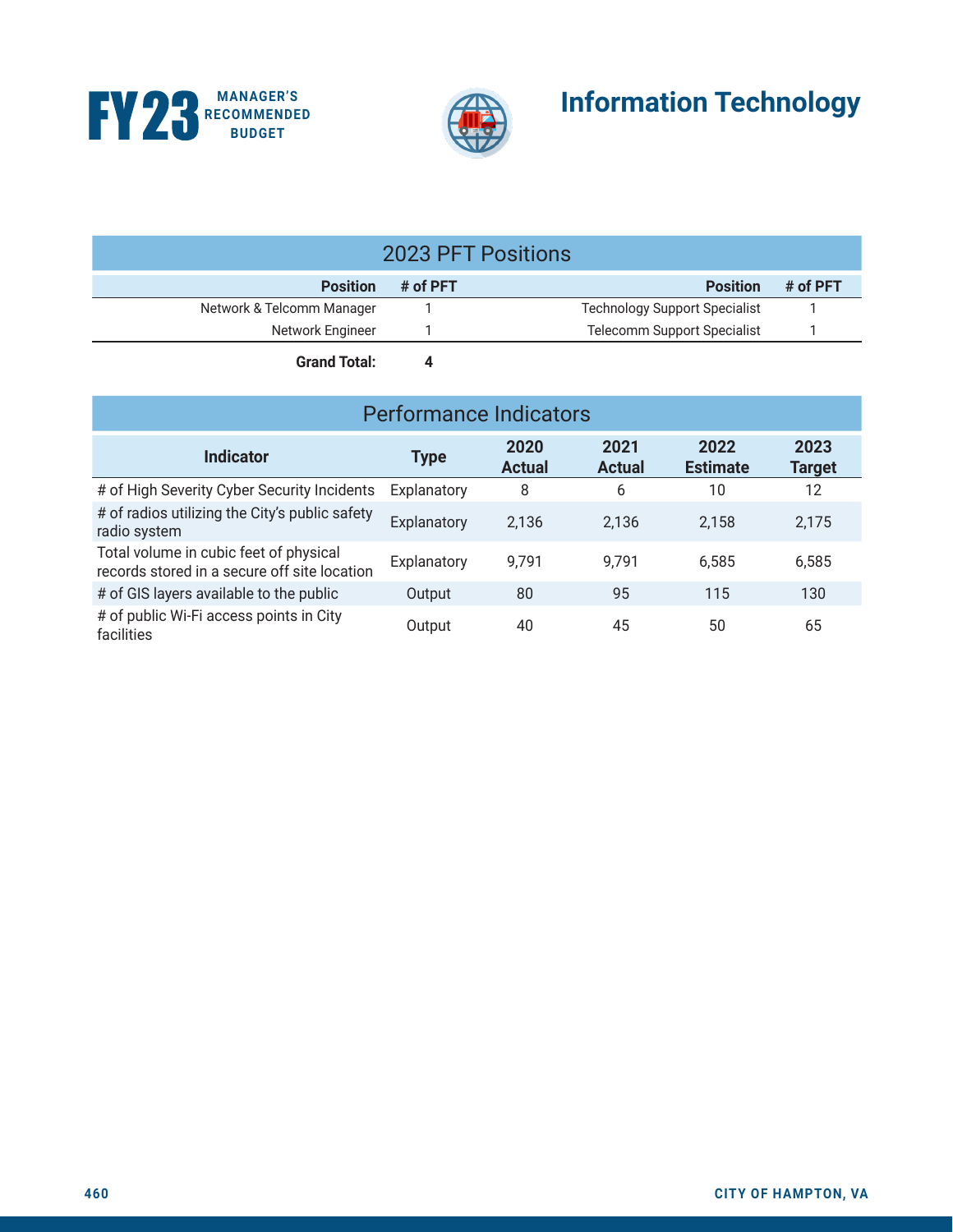



# **Information Technology**

## Services Breakdown and Descriptions

**Total Funding: \$3,188,836**



## **Technical Support \$748,248**

Provide end user support for PCs, laptops, printers, mobile devices, network access and software in a timely and cost effective manner. Performance metrics measure the uptime and availability of services provided in order to meet the needs of City users. Technical support services strive to maintain 98% availability.

### **Telecommunications \$2,434,116**

Provide telephone and communications services to City departments which is essential to the continued operation of City departments. Performance metrics measure the uptime and availability of the services provided in order to meet the needs of City users. Telecommunications services strive to maintain 98% availability.

## **Fixed Cost \$6,472**

This service accounts for various fixed costs for the department, including auto/fleet, IT, and risk management costs.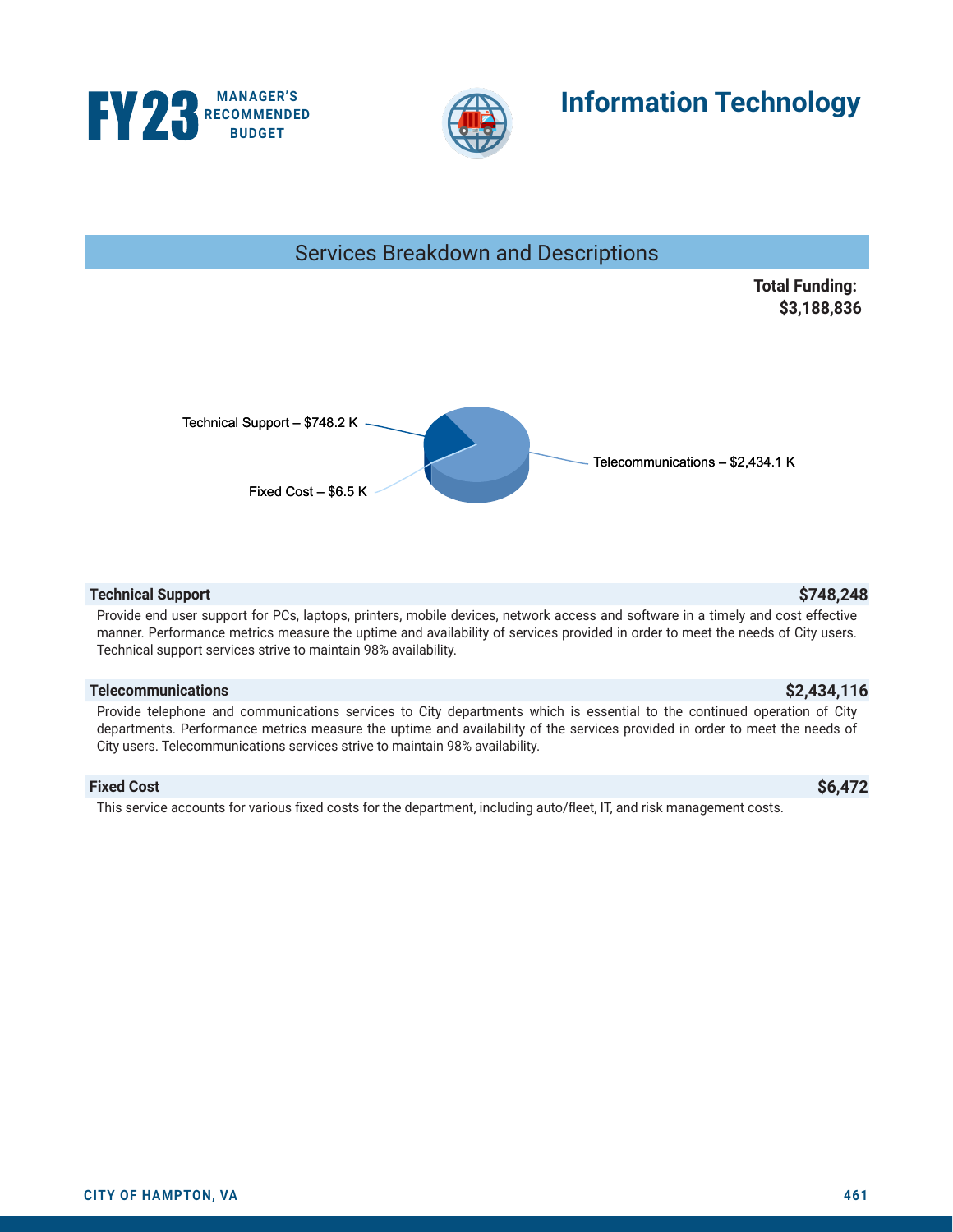



# **Information Technology**

| <b>Revenues Summary</b>                          |                |                |                       |                  |                       |                          |  |  |  |  |  |
|--------------------------------------------------|----------------|----------------|-----------------------|------------------|-----------------------|--------------------------|--|--|--|--|--|
|                                                  | 2020<br>Actual | 2021<br>Actual | 2022<br><b>Budget</b> | 2022<br>Adjusted | 2023<br><b>Budget</b> | Increase /<br>(Decrease) |  |  |  |  |  |
| <b>MAC Service Charges</b>                       | 35,160         | 32,780         | 45,000                | 45,000           | 3,002                 | (41, 998)                |  |  |  |  |  |
| PC Support Charges                               | 540,764        | 536,619        | 741,447               | 741,447          | 767,349               | 25,902                   |  |  |  |  |  |
| Interest Income                                  | 5,551          | 775            | 0                     | 0                | 0                     | 0                        |  |  |  |  |  |
| <b>Appropriation from Fund</b><br><b>Balance</b> | 0              | $\pmb{0}$      | 250,000               | 250,000          | $\mathbf 0$           | (250,000)                |  |  |  |  |  |
| <b>Internet Service Charges</b>                  | 838,198        | 913,271        | 919,809               | 919,809          | 1,048,318             | 128,509                  |  |  |  |  |  |
| Telecommunications<br>Charges                    | 1,304,065      | 1,390,952      | 1,276,443             | 1,276,443        | 1,370,167             | 93,724                   |  |  |  |  |  |
| Lease Purchase Charge                            | 0              | $\pmb{0}$      | 50,268                | 50,268           | 0                     | (50, 268)                |  |  |  |  |  |
| <b>Grand Total</b>                               | 2,723,739      | 2,874,398      | 3,282,967             | 3,282,967        | 3,188,836             | (94, 131)                |  |  |  |  |  |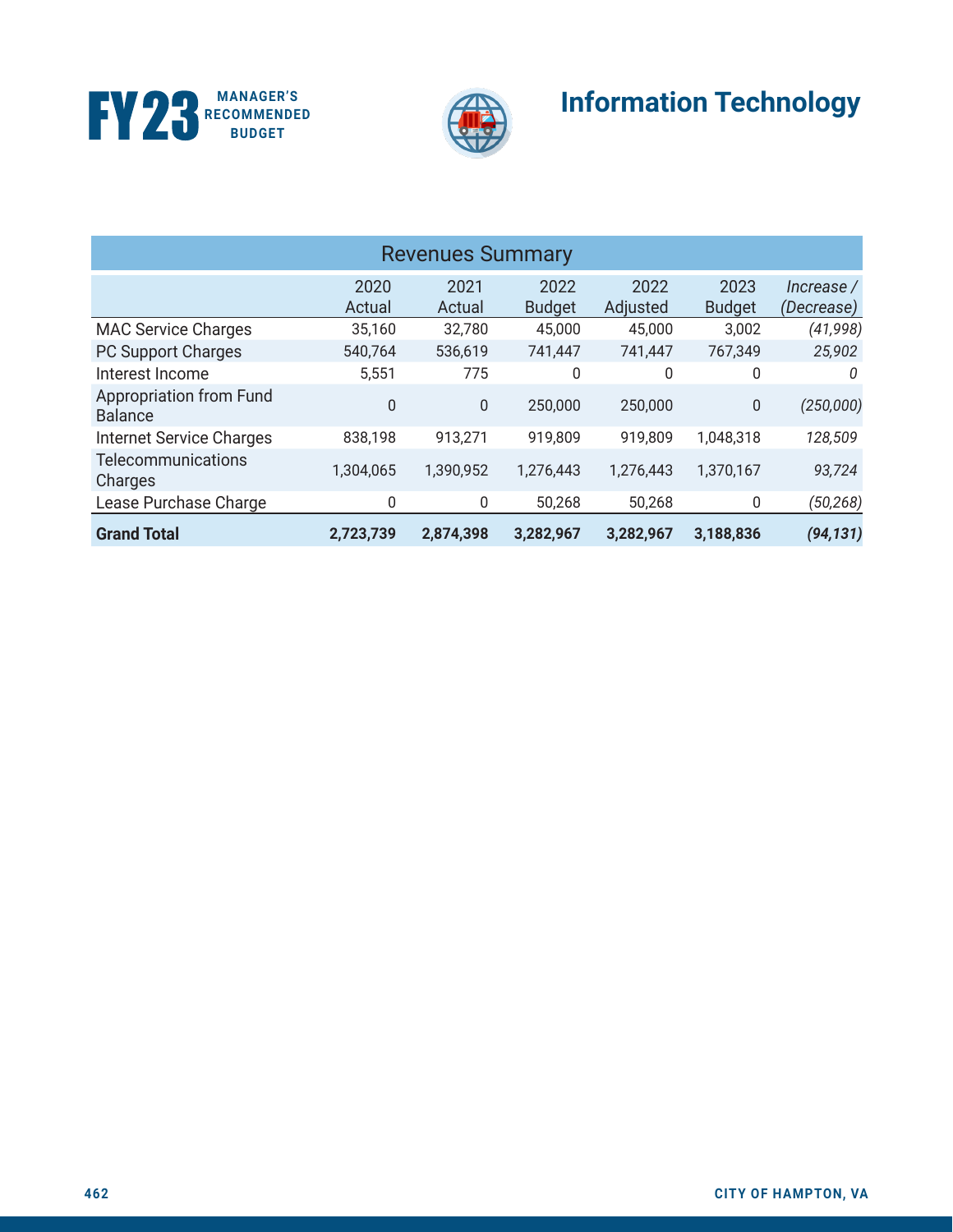



## Mission

The mission of Risk Management is to mitigate and manage the City's exposure to risk.This is achieved by managing the City's self-insurance program; purchasing insurance to protect assets; actively managing liability and workers' compensation claims filed against the City; and implementing safety and loss control programs.



| Permanent Full-Time (PFT) Staffing History |                |                |                       |                  |                       |                          |  |
|--------------------------------------------|----------------|----------------|-----------------------|------------------|-----------------------|--------------------------|--|
|                                            | 2020<br>Actual | 2021<br>Actual | 2022<br><b>Budget</b> | 2022<br>Adjusted | 2023<br><b>Budget</b> | Increase /<br>(Decrease) |  |
| <b>PFT Positions</b>                       | 5.5            | 5.5            | 5.5                   | 5.5              | 6.5                   | 1.0                      |  |

## *Budget Note*

The FY23 Budget numbers include funding for the 4% general wage increase (GWI) and associated fringe benefit costs. The increase in this budget is attributed to filling positions at higher than budgeted salaries; and, the addition of one (1) permanent full-time Office Specialist position as part of the department restructuring along with higher insurance premium costs.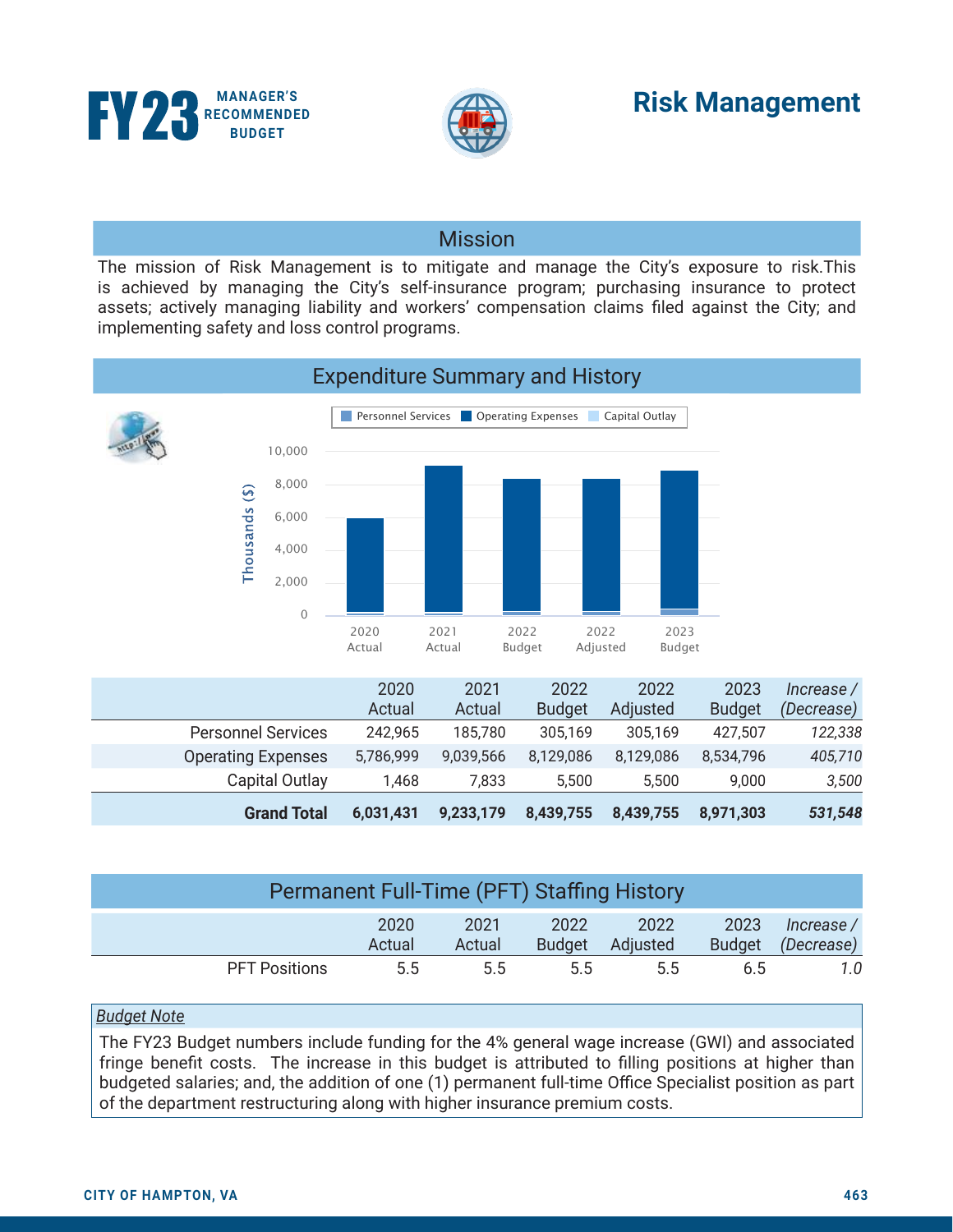



# **Risk Management**

|                                |          | <b>2023 PFT Positions</b> |          |
|--------------------------------|----------|---------------------------|----------|
| <b>Position</b>                | # of PFT | <b>Position</b>           | # of PFT |
| Assistant City Attorney II     | 0.5      | Office Specialist         |          |
| Claims Manager Risk Management |          | <b>Risk Manager</b>       |          |
| Claims Technician              | 2        |                           |          |
| Occupational Health/safty Cood |          |                           |          |
| <b>Grand Total:</b>            | 6.5      |                           |          |

| <b>Performance Indicators</b>                               |             |                       |                       |                         |                       |  |
|-------------------------------------------------------------|-------------|-----------------------|-----------------------|-------------------------|-----------------------|--|
| <b>Indicator</b>                                            | <b>Type</b> | 2020<br><b>Actual</b> | 2021<br><b>Actual</b> | 2022<br><b>Estimate</b> | 2023<br><b>Target</b> |  |
| # of Auto Liability Claims Occurring in<br>past year        | Outcome     | 77                    | 84                    | 70                      | 72                    |  |
| # of General Liability Claims Occurring in<br>past year     | Outcome     | 238                   | 236                   | 245                     | 230                   |  |
| # of Police Liability Claims                                | Outcome     |                       | $\Omega$              |                         |                       |  |
| # of Workers' Compensation Claims<br>Occurring in past year | Outcome     | 508                   | 483                   | 475                     | 480                   |  |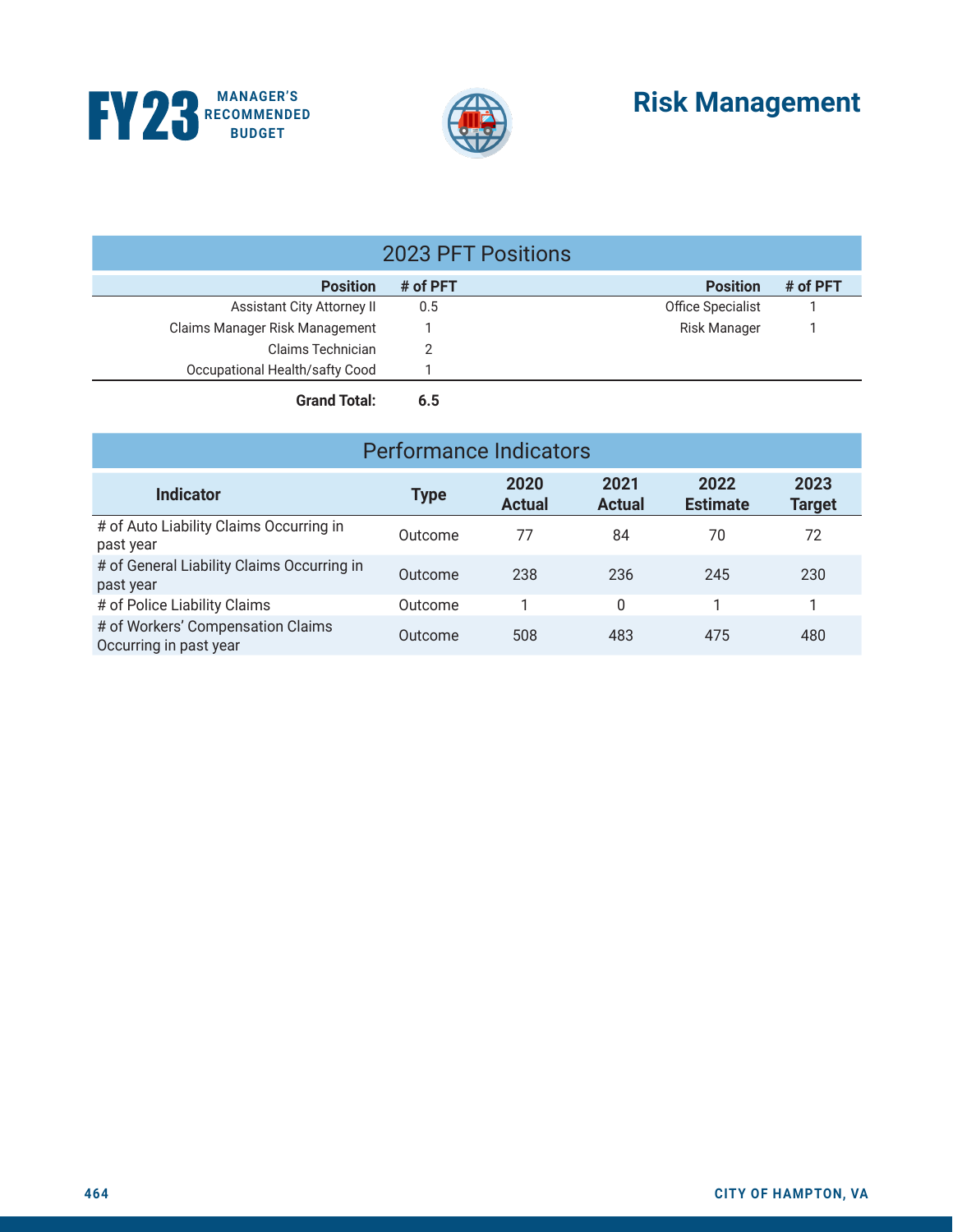



## **Risk Management**



### **Claims Management \$1,429,011**

Administer the City's and Hampton City School's (HCS) Risk Management program which includes all loss control and safety policies; self-insured Worker's Compensation programs; self-insured liability programs and procurement of all insurance. Provide oversight of all claims management functions including settlement and negotiations as well as monitoring the actions of contracted third party administrators and insurance company adjusters. Guidance to City departments and divisions in areas of risk management and OSHA matters is also provided. Approve all City and HCS contracts with regard to insurance provisions and maintenance of Certificates of Insurance for contractors.

### **General Liability/Liability Claims \$3,122,001**

Protect the assets and financial well-being of the City and HCS by reducing potential loss before it occurs through implementating loss control principles and financing losses by providing insurance coverage for catastrophic losses that may occur as a result of acts of nature, human error and court judgments. Staff performs all functions of claims investigation, adjusting, and settlement negotiation, and payment if necessary for liability claims against the City and HCS. This section is also responsible for inspections of City and HCS facilities to determine possible hazards and liability problems, review of policies and procedures, and training in the principles of risk management.

### **Worker's Compensation \$4,400,697**

Provide Worker's Compensation services to City and HCS employees. The activities conducted include claims management; accident investigations to determine root causes of injuries and incidents; job hazard analysis; job function analysis; and Occupational Safety and Health training and program management. Serve as a liaison to employees, their supervisors, and health care providers to obtain the quickest and most complete recovery possible while ensuring the employee is provided all the benefits set forth in the Virginia Worker's Compensation Act. The environmental health and safety program, which manages the City's safety program and the asbestos and lead management program, is also in this service.

This service accounts for various fixed costs for the department, including auto/fleet, IT, and risk management costs.